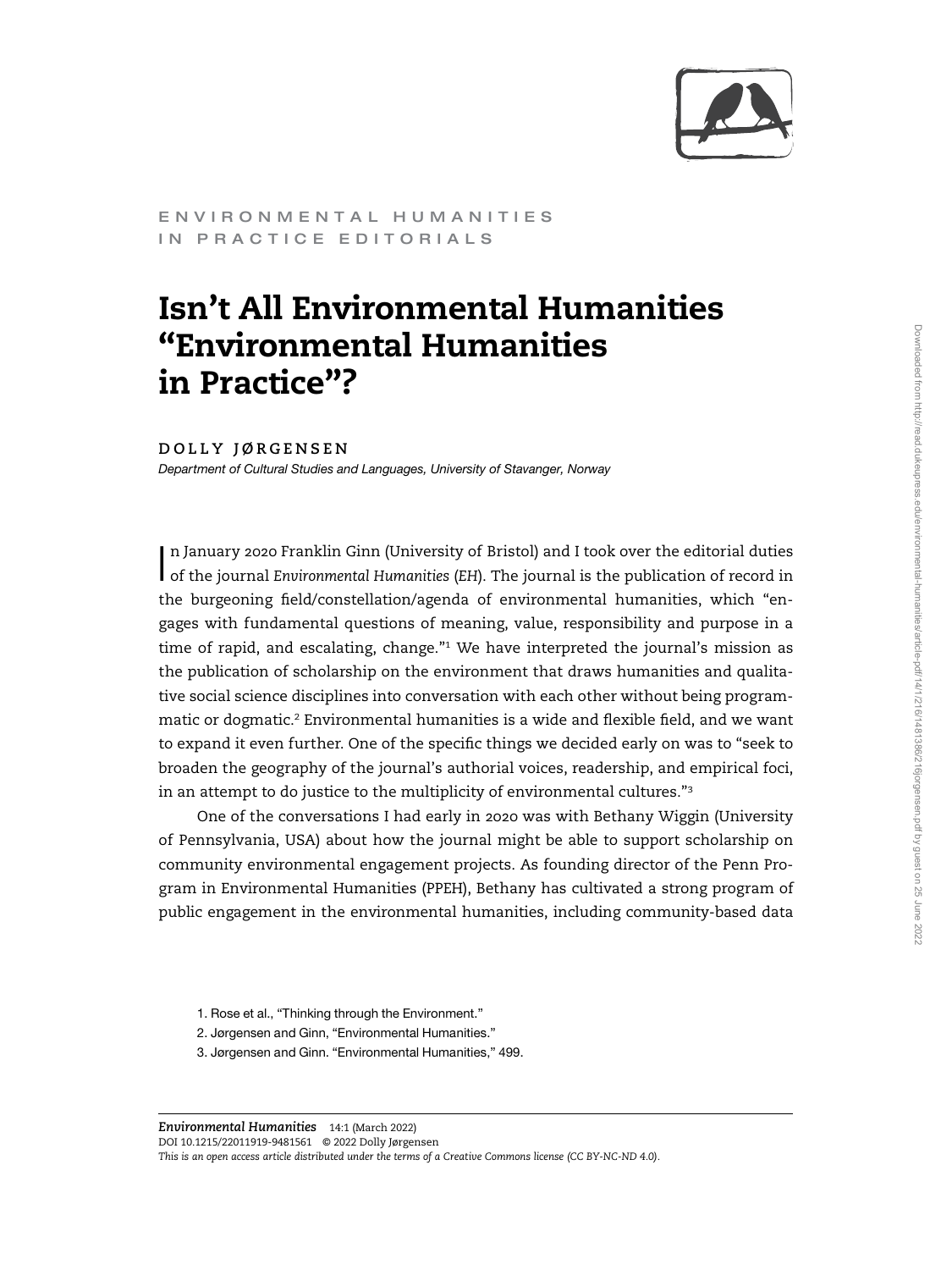collection projects, artistic interventions, and public climate storytelling.<sup>4</sup> Many of these projects involve junior scholars who spend their time and energy cultivating community connections and on-the-ground programming. Could there be more support for publishing peer-reviewed scholarship on these kinds of projects and interventions?

The first challenge with answering that question had to do with the peer-reviewed publication form. Environmental Humanities research articles have a standard maximum word count of nine thousand words—and most run at least seven thousand words and have up to about five images. Our articles are typically analytically rich and contribute to the theoretical more often than methodological development of the field. This format, language, and the type of arguments usually made in our articles might be a barrier for community engagement with the publication. Was this the right format for a description and analysis of a public intervention project?

A second challenge was how to actively cultivate scholarship of this type. Although Bethany's query was based on community-facing work, we also wondered about pedagogical articles. Where did they fit in the journal? Although the journal had recently published a review of environmental humanities teaching,<sup>5</sup> it had never published an environmental pedagogy analysis article, despite a call by Rich Hutchings relatively early on in the journal's existence to focus on critical pedagogy.<sup>6</sup> Was it enough to simply send out articles on pedagogy or community engagement projects for peer review, or did we need to somehow call them out as a valid and desirable submission?

We discussed the pros and cons of publishing articles on public environmental humanities work within our existing structure and decided that we wanted a new article type. We established "Environmental Humanities in Practice" articles to fill this niche. We define them on our website this way:

Environmental Humanities in Practice articles should be 3,000–5,000 words. This section offers a peer-reviewed space for critical reflection on creative expression in environmental humanities; on artistic, civic, pedagogical and policy practices that inform and/or relate to environmental humanities; and for reflections on and with community practitioners. It acknowledges, presents, and discusses the intellectual and practical engagements with the journal's interests beyond a narrowly conceived academy. As such, articles in this category should be written in highly accessible language. We particularly encourage submissions from practitioners beyond the academy and from collaborations between academics and other individuals and groups. These articles are doubleblind peer-reviewed.

There is, however, a risk with setting up a separate category. We know that the history of the fields that make up environmental humanities—fields such as environmental

<sup>4.</sup> See the PPEH Experiments at [ppeh.sas.upenn.edu/experiments/active](http://ppeh.sas.upenn.edu/experiments/active) and [ppeh.sas.upenn.edu](http://ppeh.sas.upenn.edu/experiments/completed) [/experiments/completed.](http://ppeh.sas.upenn.edu/experiments/completed)

<sup>5.</sup> O'Gorman et al., "Teaching the Environmental Humanities."

<sup>6.</sup> Hutchings, "Understanding of and Vision."